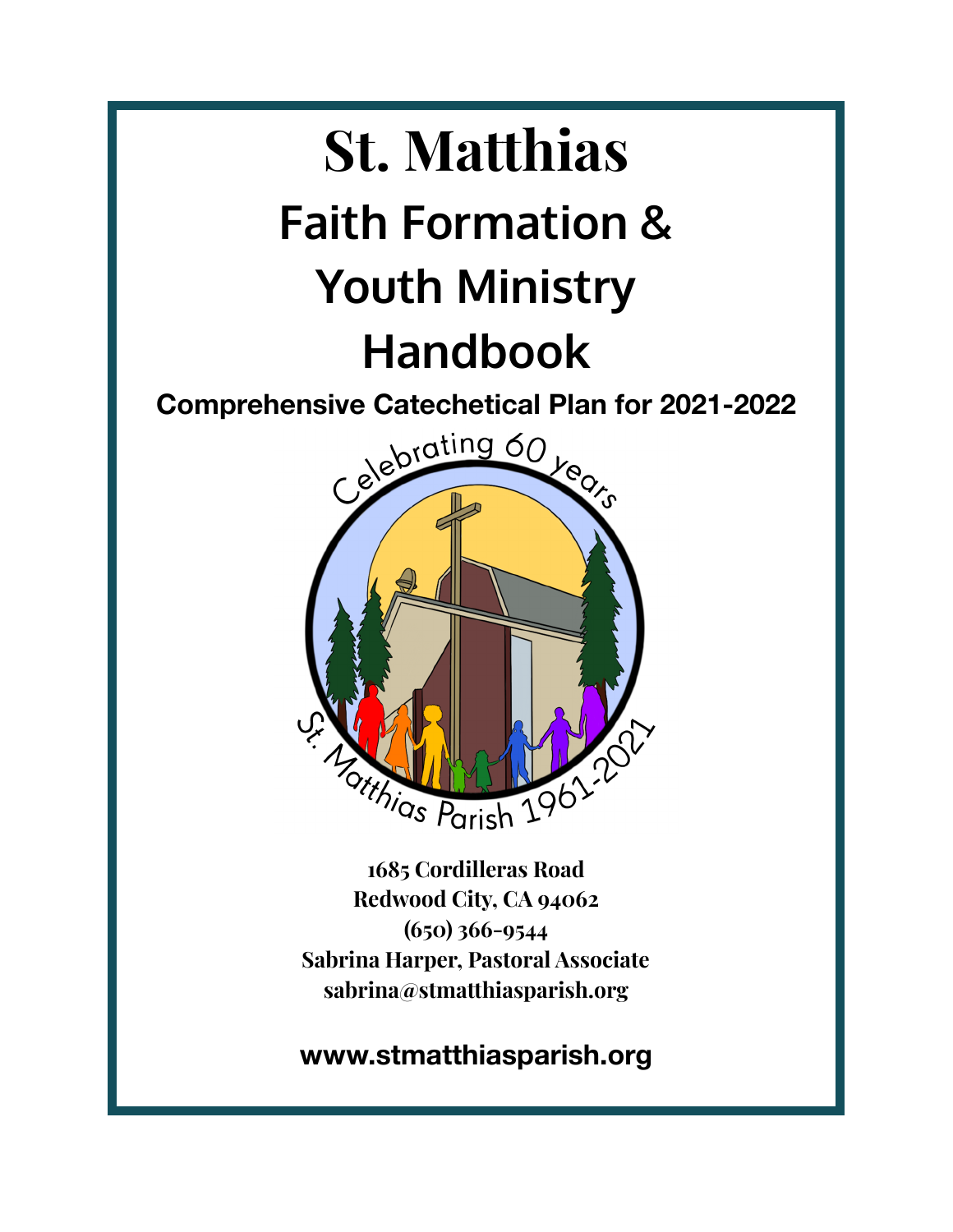## <span id="page-1-0"></span>Table of Contents

| <b>Table of Contents</b>                                                               | 1              |
|----------------------------------------------------------------------------------------|----------------|
| Welcome                                                                                | $\mathbf 2$    |
| <b>Family-based Faith Formation</b><br>The GIFT Program: Generations in Faith Together | 3<br>3         |
| <b>Adult Faith Formation</b>                                                           | 4              |
| <b>Bible Study</b>                                                                     | 4              |
| Breaking Open the Word                                                                 | 4              |
| Rite of Christian Initiation of Adults (RCIA)                                          | $\overline{4}$ |
| <b>Youth Ministry</b>                                                                  | 5              |
| <b>High School Youth Ministry</b>                                                      | 5              |
| Middle School Youth Ministry                                                           | 6              |
| <b>Sacramental Preparation</b>                                                         | 6              |
| <b>Baptism Preparation</b>                                                             | 6              |
| First Reconciliation / First Communion Preparation                                     | 7              |
| <b>Confirmation Preparation</b>                                                        | $\overline{7}$ |
| <b>Safe Environment Requirements</b>                                                   | 8              |
| <b>Registration Instructions</b>                                                       | 8              |
| <b>Program Schedules</b>                                                               | 10             |
| <b>GIFT Schedule</b>                                                                   | 10             |
| <b>Adult Faith Formation Schedule</b>                                                  | 11             |
| Middle School Youth Ministry (MSYM) Schedule                                           | 12             |
| High School Youth Ministry (HSYM) Schedule                                             | 14             |
| First Reconciliation / First Communion Preparation Schedule                            | 16             |
| <b>Confirmation Preparation Schedule</b>                                               | 16             |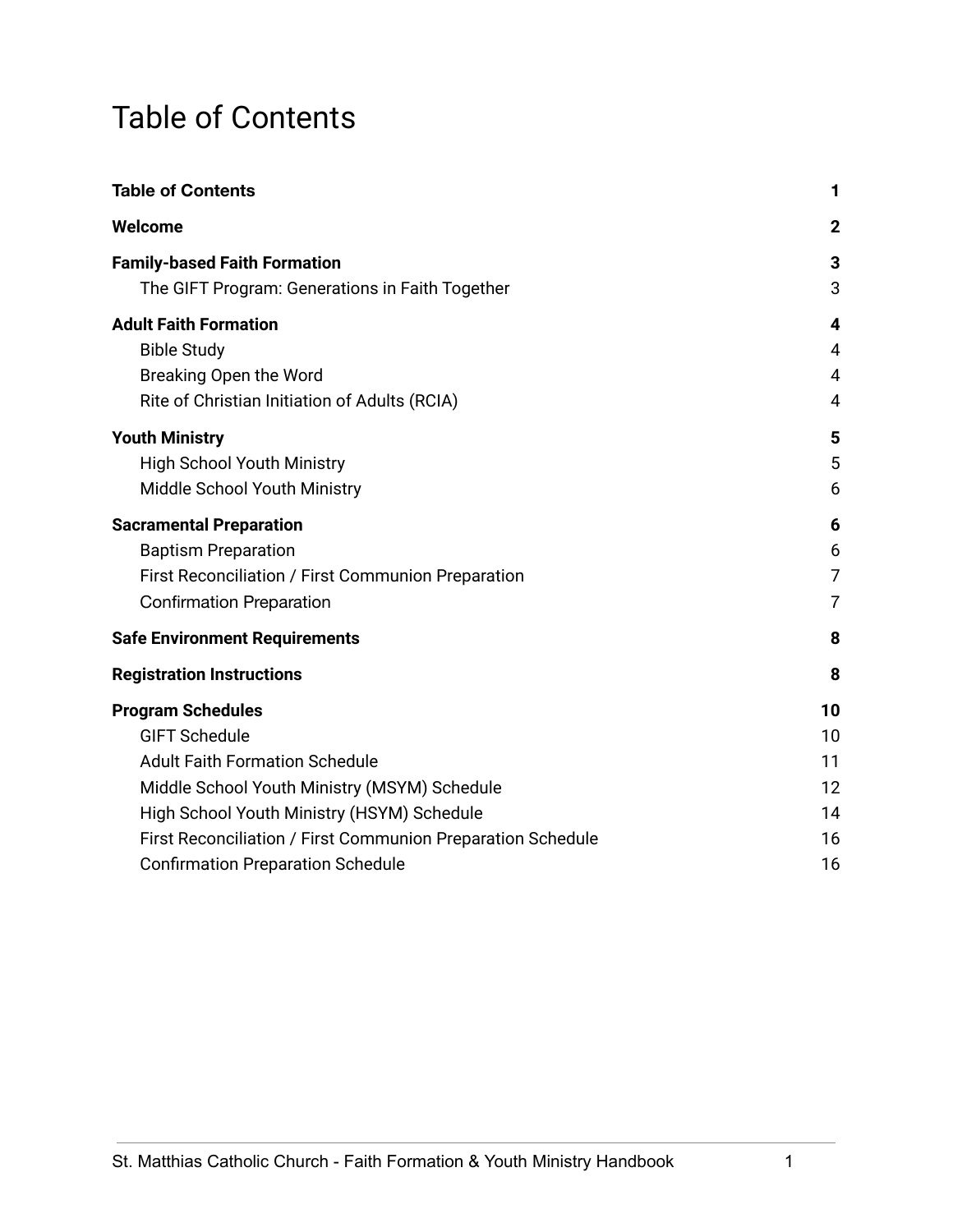## <span id="page-2-0"></span>Welcome

Welcome to St. Matthias' Faith Formation and Youth Ministry programs!

Last year was challenging for so many reasons driven by the coronavirus pandemic. Working from home, live streaming Mass, virtual school, Zoom meetings, and even virtual faith formation. Although not ideal, we adapted and made it work. This year, we are pleased to announce that we are planning to resume IN PERSON meetings for faith formation and youth ministry.

St. Matthias is celebrating a momentous year in 2021! Our parish, founded by Fr. Thomas Lacey in 1961, is celebrating its 60th Anniversary this fall over the weekend of September 17-19th! We are also entering into our 10th year of offering a family-based faith formation program called GIFT (Generations in Faith Together). This approach is designed to support all members of the family in their faith journey -- to meet each individual where they are in their faith development. Because we are a small parish, we are able to customize our content and offer topics that are important to you. We are the only parish in the Archdiocese of San Francisco that is offering this family-focused approach to faith formation and believe this model best promotes the domestic church. These gatherings provide the foundation for sacramental preparation, youth ministry and children's liturgy of the word.

Our pastoral plan, *Shaping our Future*, affirms our commitment to edifying the family as the domestic church, and our programs are designed to support that vision. Families with children or youth preparing for sacraments are guided through the preparation process together.

We offer a small, but vibrant youth ministry program for both middle school and high school youth that features gatherings twice per month. For adults, there are many learning opportunities including RCIA, Bible Study and periodic topical discussion groups, which you can read more about within these pages.

Our programming for Liturgy of the Word; SALT: Sharing and Learning Together, for our preschoolers and FISH: Friends in Service to Him, for our kindergarten through fourth graders remains suspended until more families are comfortable returning to in-person Masses.

The enclosed schedule provides the dates for all the programs offered. I hope that you will find your spiritual home here at St. Matthias.

In Christ's Peace, Sabrina Harper, Pastoral Associate [sabrina@stmatthiasparish.org](mailto:sabrina@stmatthiasparish.org)

> Intergenerational Faith Formation is holistic, comprehensive, and for the whole parish.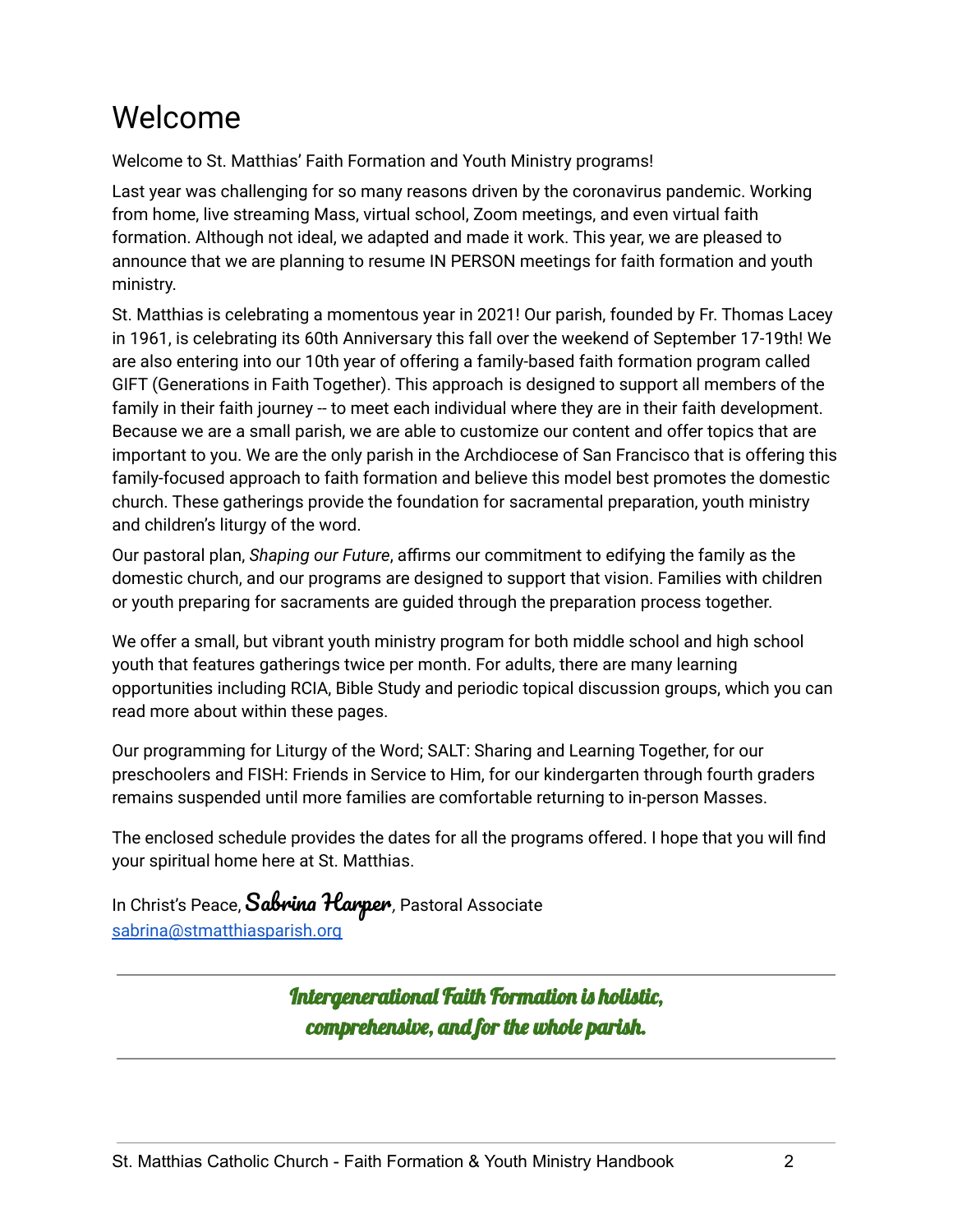## <span id="page-3-0"></span>Family-based Faith Formation

#### <span id="page-3-1"></span>The GIFT Program: Generations in Faith Together

GIFT: Generations in Faith Together is our intergenerational, family-based faith formation program. Our sessions will be IN PERSON this year, but families will also have the option of completing sessions OnDEMAND using FlipGrid to access content and complete activities and assignments at home.

GIFT is scheduled on Sundays twice per month and will be held from 12:00 to 1:00 pm.

We are excited to announce that for the next three years, our GIFT curriculum will focus on the Bible. We'll be using a series called, *Faith Stories* to guide our sessions. Year one (2021-2022) is called God Calls and introduces the Creator God and Hebrew Scripture (Old Testament). Year two (2022-2023) is called Jesus Lives and presents the gospel story - the life, death and resurrection of Jesus. Year three (2023-2024) is called Spirit With Us and illustrates the work of the Spirit with stories from the Acts of the Apostles, the Epistles, and the lives of the saints and modern believers.

The schedule for GIFT is located on page 10.

With GIFT at the center of our faith formation programming, other opportunities are available as well. Descriptions of these programs, processes and events will follow:

- Breaking Open the Word for Adults
- Bible Study for Adults
- RCIA: Rite of Christian Initiation for Adults
- High School Youth Ministry
- Middle School Youth Ministry
- Reconciliation and First Communion Preparation for 2nd to 9th Graders
- Confirmation Preparation for 9th to 12th Graders

Parents are the most effective catechists of prayer for their young children… Parents are catechists precisely because they are parents. (National Directory for Catechesis 203.)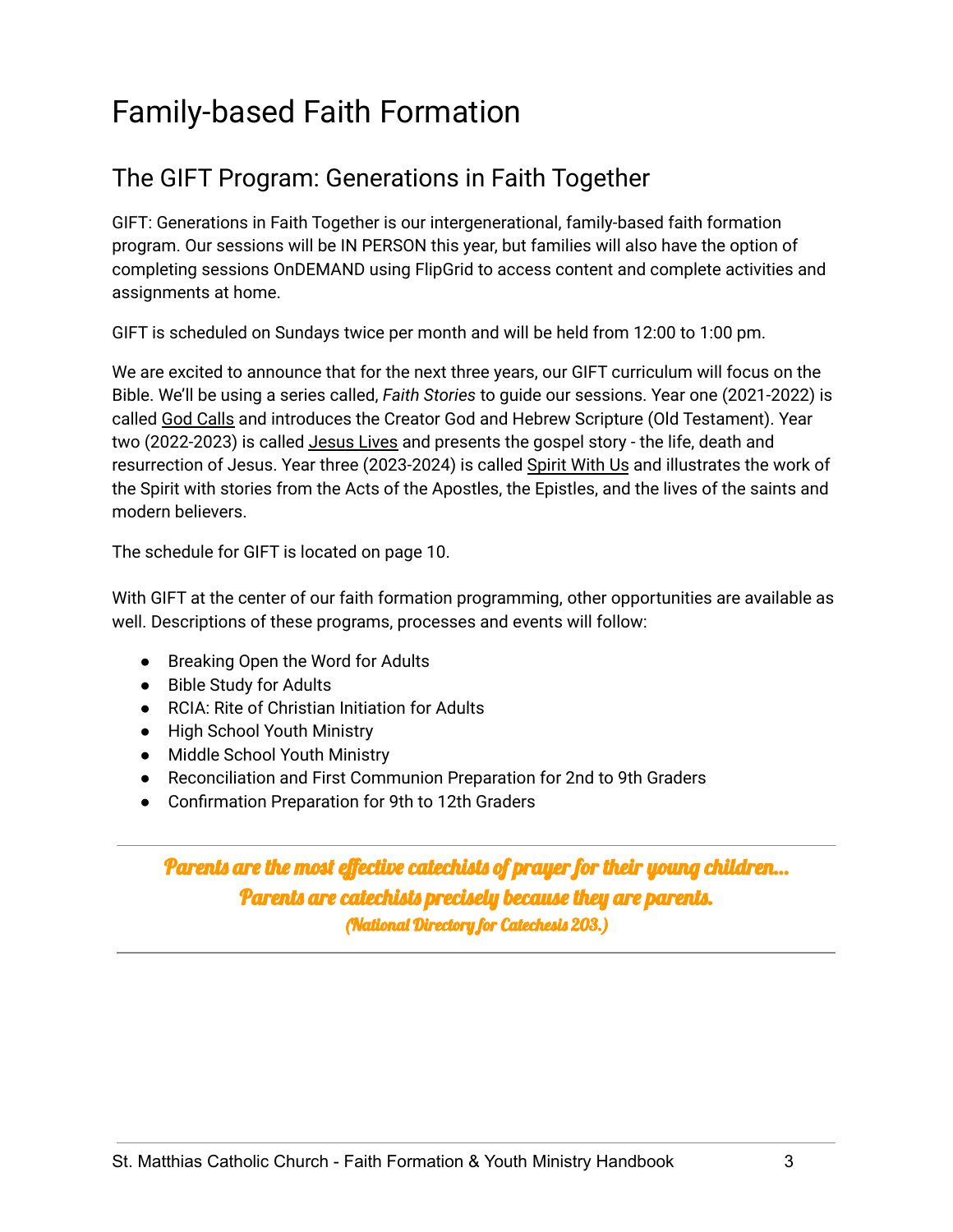## <span id="page-4-0"></span>Adult Faith Formation

Our faith journey is lifelong. We find comfort and support in the community of believers who challenge our beliefs and reinforce the love and mercy shown to us by our teacher, Jesus Christ.

With regular study and reflection throughout our lives, we can align our lives more closely to Jesus' teachings. We believe that parents need enrichment and support. Raising children in this ever-secularized world, where faith often takes a back seat, is difficult. How do we pass our faith on to our kids and why is it important to do so? How do we create and promote the domestic Church in our homes? How can adults nurture their own faith and become intentional disciples? These are some of the many questions we seek to answer in our inquiry based, family faith formation programs.

Here are a few examples of ongoing opportunities for adults to come together to learn more about their faith:

#### <span id="page-4-1"></span>Bible Study

Studying the word of God is an important part of on-going adult faith formation. Scripture and tradition are the foundations of our faith. St. Matthias Bible Study continues to study books of the Old Testament. Beginning in September, Deacon Rich will host part 2 of a series on the Old Testament Prophets. The sessions will be offered on Mondays at 10 a.m. and 7 p.m. Participants can select to attend the time which is most convenient.

#### <span id="page-4-2"></span>Breaking Open the Word

Each Thursday morning at 10:30 am Sabrina hosts a virtual meeting to read and discuss the Gospel for the upcoming Sunday. This small group Breaking Open the Word session is designed to help us reflect upon the meaning of God's Word in our lives.

### <span id="page-4-3"></span>Rite of Christian Initiation of Adults (RCIA)

Do you know someone who has thought about becoming Catholic or, for whatever reason, has been baptized but has not been confirmed or received Holy Communion? What does it mean to become fully initiated into the Roman Catholic Church? Do you or someone you know have questions about the sacraments and what it means to be a Catholic? Please consider RCIA. The Catholic Church has a process for adults to discern whether God is inviting them to learn more about our faith and, perhaps, to become Catholic. This process is also a pathway to complete the Sacraments of Initiation for those already Baptized (Confirmation, Eucharist).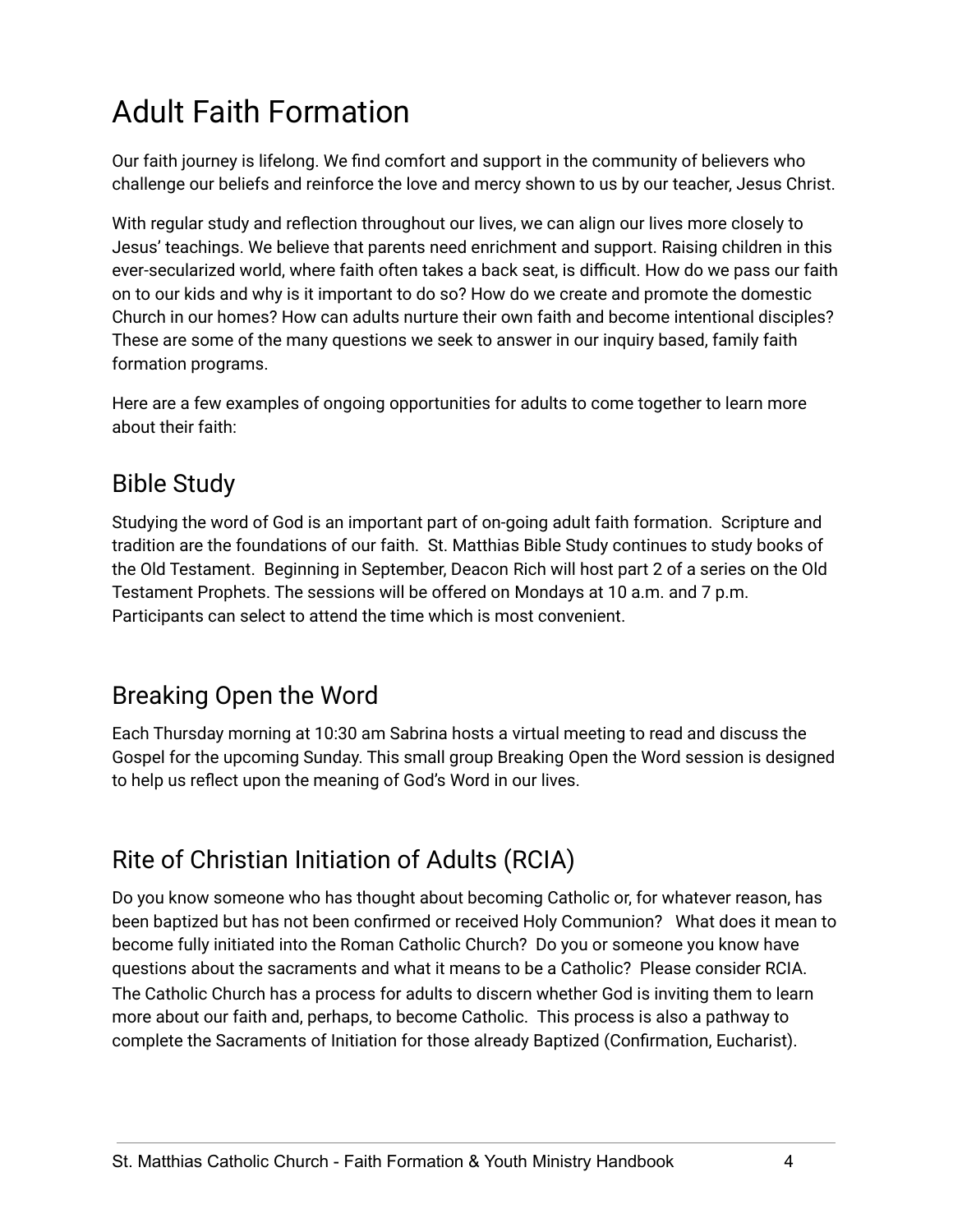This process is called RCIA (Rite of Christian Initiation of Adults). The RCIA process provides guided weekly sessions on the fundamental beliefs of our faith including an understanding of the Sacraments, especially the Eucharist (Mass). In addition, the process emphasizes prayer, discernment and spiritual formation as each candidate responds to their call to become followers of Jesus through the Catholic Church.

Participants include candidates from St. Matthias and St. Charles parishes along with their sponsors and team members. RCIA sessions will be held on Sunday mornings from 11 a.m. to noon. At this time, we are planning on hosting sessions in the St. Matthias Rectory (subject to change). The first RCIA gathering will be held on Sunday, September 12<sup>th</sup>. Parishioners, who would like to participate as an RCIA team member and support our candidates, are welcome.

Deacon Rich and Deacon David will lead and facilitate RCIA sessions. If you have any questions, know of someone who would like to discuss joining RCIA, are considering being a team member, or would just like to experience the RCIA process please contact Deacon Rich at rich@stmatthiasparish.org or call him at St. Matthias Church (366-9544).

Please pray that the Holy Spirit calls individuals to seek a deeper relationship with Almighty God through His Church.

"The single most important influence on the religious and spiritual lives of adolescents is their parents" (Soul Searching)

## <span id="page-5-0"></span>Youth Ministry

#### <span id="page-5-1"></span>High School Youth Ministry

St. Matthias' High School Youth Ministry program is designed for high school students as a forum for exploration and discovery about how God has revealed himself in the world and how youth can become more aware of God's presence in their lives. An emphasis is placed on how youth can make meaningful connections with each other, the parish community and community at large. Over the scheduled sessions, youth will learn about God, Revelation and Faith, Jesus Christ, The Holy Spirit and the Church, Liturgy and Sacraments, Christian Morality and Justice and Prayer. Lives of the Saints will be explored and all faith topics will be connected to lived experiences.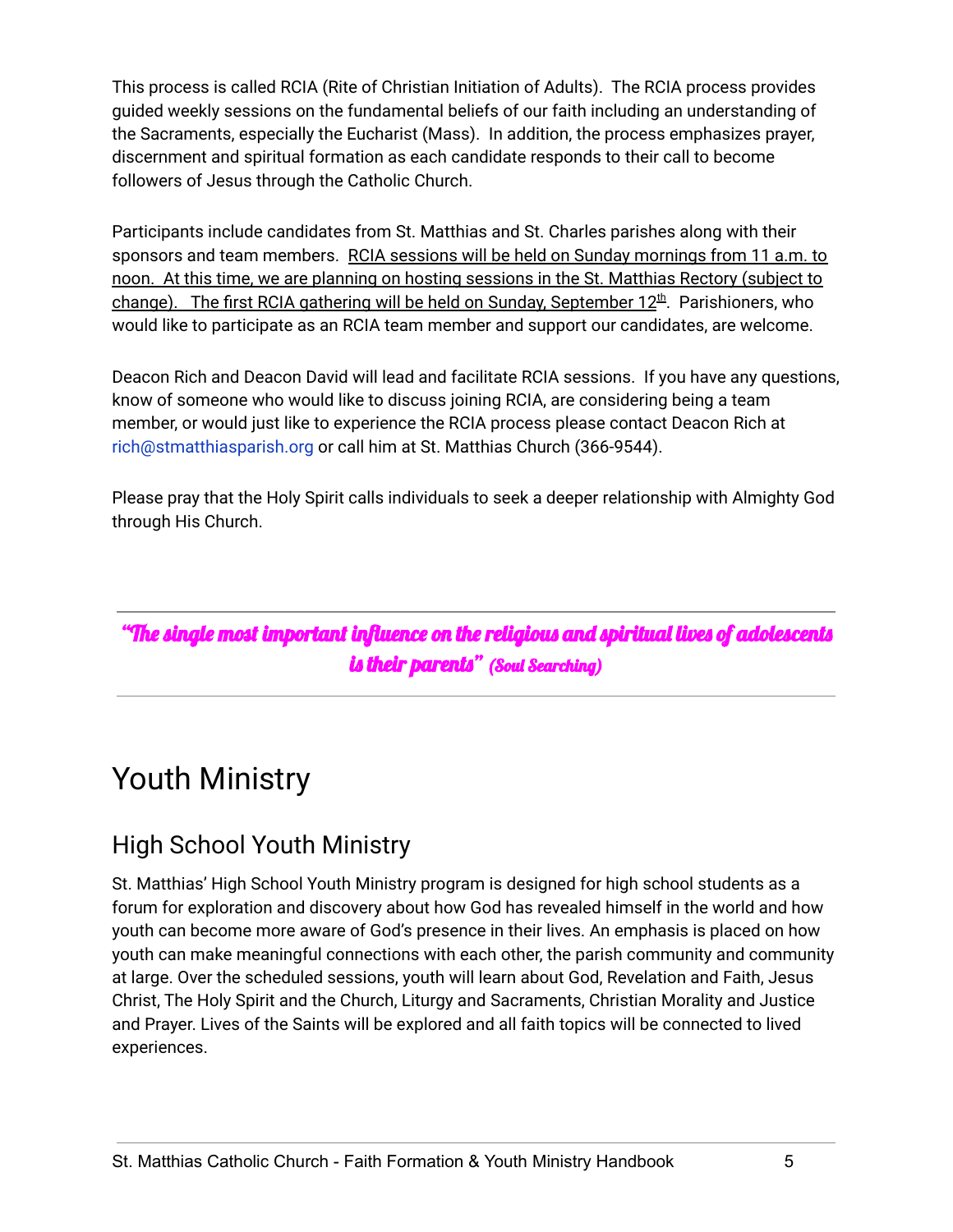We will be using a St. Mary's Press publication called, *Catholic Faith Handbook for Youth*. Copies will be made available for youth.

Meetings will combine prayer, structured learning, service projects, fun and games and relevant issues through a lens which explores Church teaching. Meetings will be conducted IN PERSON on Sundays at 5:00 pm. See the calendar on page 15 for the full schedule.

#### <span id="page-6-0"></span>Middle School Youth Ministry

St. Matthias' Middle School Youth Group is designed for fifth through eighth graders as a forum for exploration and discovery about how God has revealed himself in the world and how youth can become more aware of God's presence in their lives. Over the scheduled sessions, youth will learn about God, Revelation and Faith, Jesus Christ, The Holy Spirit and the Church, Liturgy and Sacraments, Christian Morality and Justice and Prayer. Lives of the Saints will be explored and all faith topics will be connected to lived experiences.

We will be using a St. Mary's Press publication called, *Catholic Connections Handbook for Middle Schoolers*. Copies will be made available for youth.

Meetings will combine prayer, structured learning, fun and games, and service projects and will be conducted IN PERSON on Wednesdays at 5:00 pm. See the calendar on page 12 for the full schedule.

> "We are never completely ourselves unless we belong to a people. That is why no one is saved alone, as an isolated individual." (On the Call to Holiness in Today's World - Pope Francis)

## <span id="page-6-1"></span>Sacramental Preparation

#### <span id="page-6-2"></span>Baptism Preparation

Parents seeking Baptism for their child is a graced moment in the life of the Universal Church and of St. Matthias Church in particular. *"Parents are called"*, as St. Augustine said, *"not only to* bring children into the world but also to bring them to God, so that through Baptism they can be *reborn as children of God and receive the gift of faith."*

Baptism Preparation is designed to provide parents with an overview of the sacrament including the symbols and meanings of each part of the liturgy, answer questions and schedule the Baptism. Deacon Rich will guide parents and godparents through the preparation process. To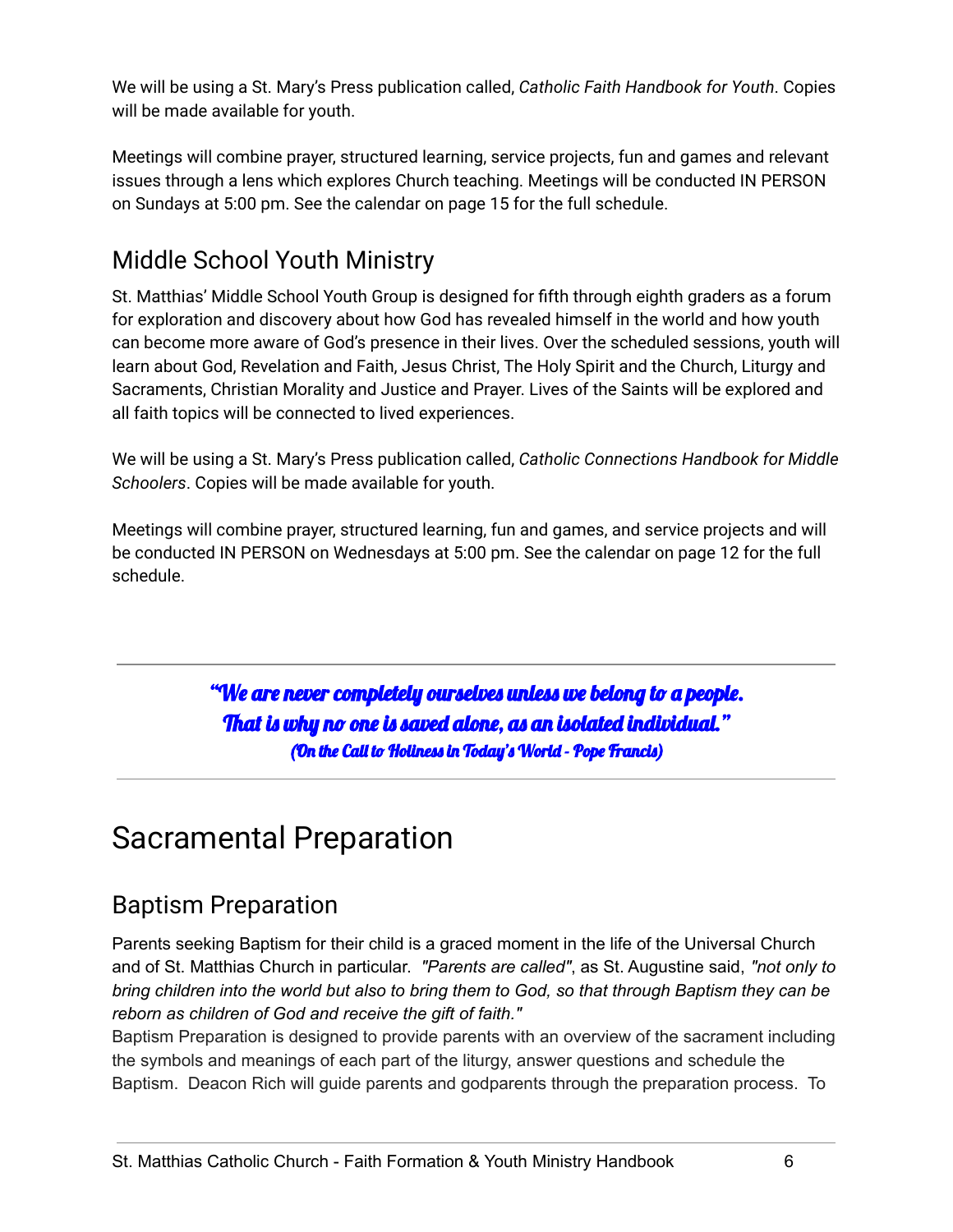schedule Baptism Preparation and a Baptism, please contact Deacon Rich at rich@stmatthiasparish.org.

#### <span id="page-7-0"></span>First Reconciliation / First Communion Preparation

Once a child reaches the age of reason (age seven), they are eligible to begin preparing for two important sacraments; Reconciliation, a sacrament of healing and Communion, a sacrament of initiation. Most often this preparation takes place during a child's 2nd grade year and follows the completion of one full year of faith formation. All families seeking first Communion for their sons or daughters must be enrolled in and regularly attending GIFT.

The preparation for the two sacraments is done both at home and with the other families in the group.

For families who have older children (4th grade and older) who are seeking the sacraments of Reconciliation and/or Communion, one full year of faith formation (here or at another parish) is required prior to sacramental preparation. Each family situation is different, so please consult with Sabrina to receive more information about the process for preparation.

Letters of invitation with important dates about sacramental preparation are sent in October to all families with children interested in these sacraments of initiation.

These meetings will be held on Tuesday evenings at 6:00 pm.

If you have any questions about these sacraments or your child's readiness to receive them, please contact Sabrina for assistance or advice. See the calendar on page 16 for the full schedule.

"As parents, we are concerned with our children's academic and athletic lives, but not so much with their spiritual lives. My attendance at GIFT has taught me that my daughter's spiritual life is just as important." (A parent's comment at June 2013 GIFT gathering)

#### <span id="page-7-1"></span>Confirmation Preparation

High School youth (who have already been baptized, received first Communion and are actively living their faith) are invited to prepare for the Sacrament of Confirmation. Level I is called a *Period of Discernment*—a time to connect with the parish, become more involved in ministry and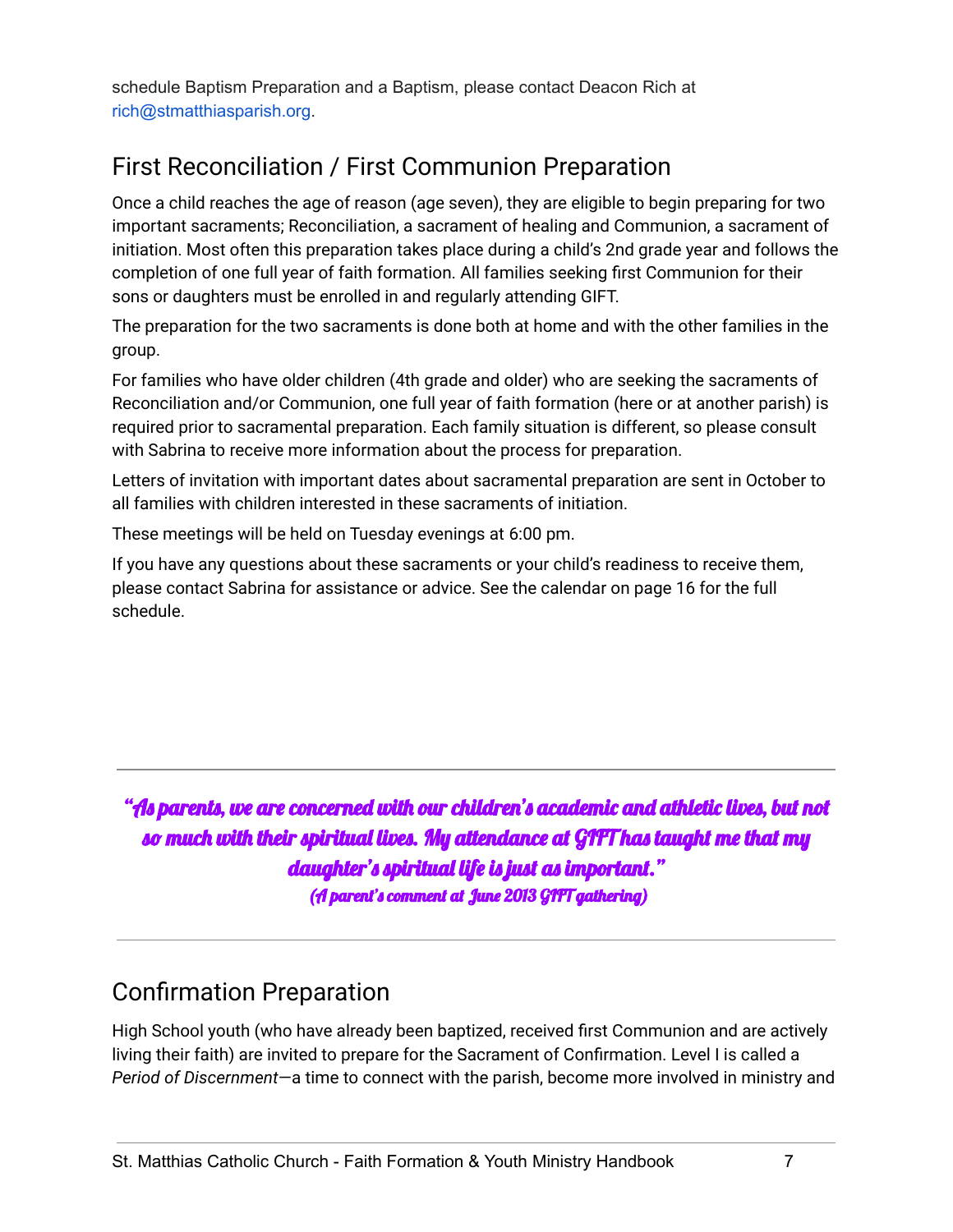service, choose and connect with a sponsor, attend Youth Ministry and GIFT gatherings with parents and/or sponsors and complete service hours.

Once participants have discerned that they are ready to confirm their faith and have completed the requirements for Level I, they move on to Level II—*Discipleship*.

The sacrament of Confirmation deepens our baptismal commitment which calls us to bring Jesus to the world, in our homes, schools, neighborhoods and community. During the preparation, we focus on strengthening our personal relationship with Jesus through prayer, both individual and communal. Parents, sponsors and the parish community offer help and guidance.

The program is led by Sabrina Harper and a team of adults and older youth. More details about the sacrament of Confirmation are available on our parish website: [www.stmatthiasparish.org](http://www.stmatthiasparish.org)

Orientation meetings will be held for parents and youth on Wednesday, September 15th at 7:00 pm for Discernment (Level I) and on Thursday, September 23rd at 7:00 pm for Discipleship (Level II). See the calendar on page 16 for the full schedule.

> Sacraments are visible signs of God's love in our lives. The Church uses rich symbols; water, oil, bread, wine, laying on of hands to make this love real.

## <span id="page-8-0"></span>Safe Environment Requirements

Each year, we act in accordance with national mandates implemented in the *Charter for the Protection of Children and Young People* for fingerprinting and/or background checks of all catechists and volunteers who have regular contact with young people. Also, all catechists and volunteers are required to complete an online course called, "Protecting God's Children" before they begin their ministry and is renewed every three years.

Also, each year children will be guided through the "Empowering God's Children Program" designed for specific age groups which provide a theme that introduces and builds on the basic concepts of the Teaching Boundaries and Safety Guide. The material is developmentally appropriate for each age group and includes content and activities that reinforce the message.

More information about these programs and materials will be made available to families in the fall.

## <span id="page-8-1"></span>Registration Instructions

- 1) Complete the **Faith Formation Registration Form** (Google Form)
	- a) Tell Us About Your Family.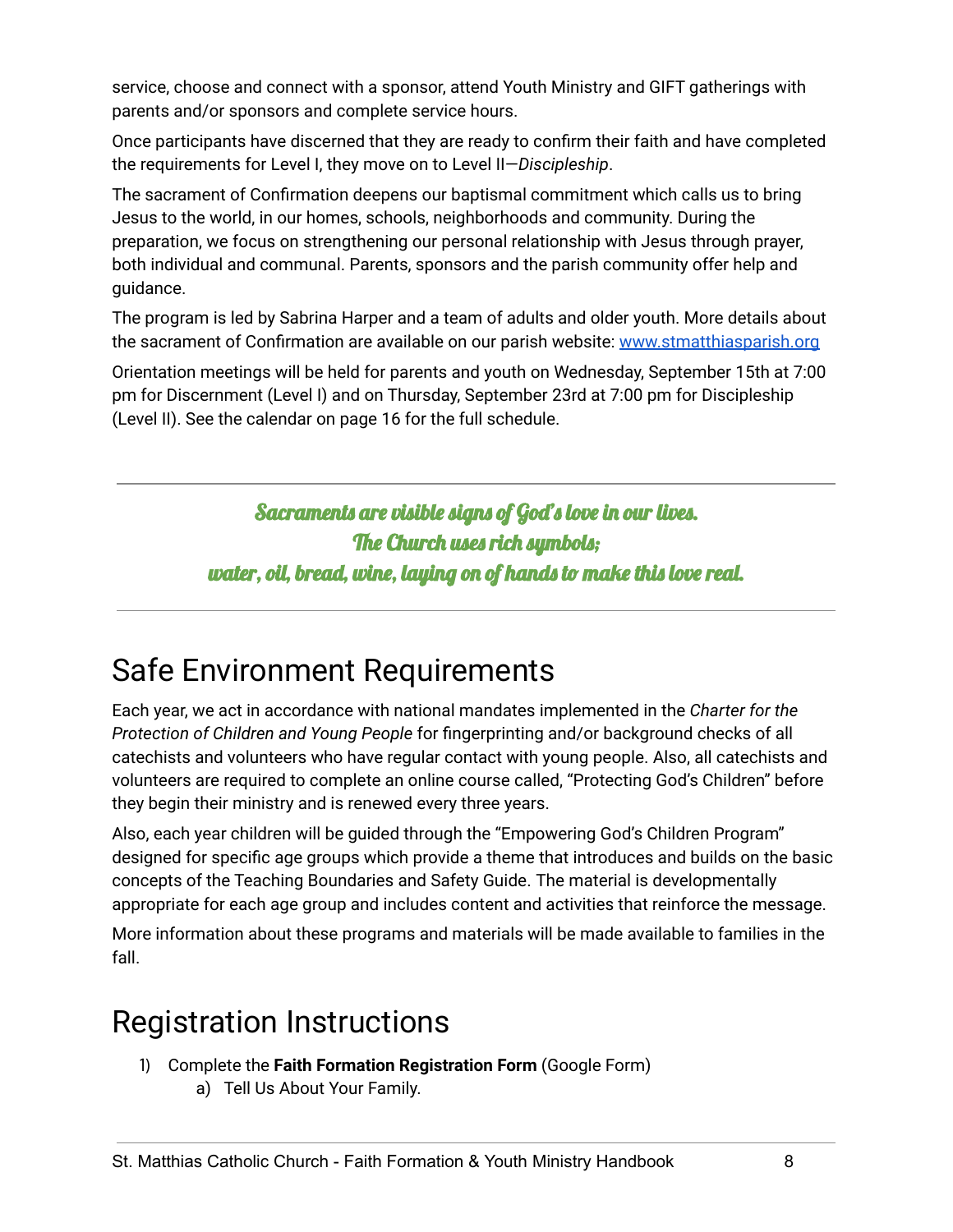- b) Register for GIFT All families are encouraged to register for and participate in GIFT as this is our foundational form of faith formation.
- c) Register for Sacramental Preparation indicate if Baptism, Penance, Eucharist or Confirmation is desired for any member of the family.
- d) Register for Youth Ministry programs.
- e) Complete the Legal Requirements section.
- 2) If your family is **NEW** to our programs **OR registering for Sacramental Preparation** send a copy of the **Baptismal Certificate** to [sabrina@stmatthiasparish.org](mailto:sabrina@stmatthiasparish.org)

#### 3) **Statements will be mailed to families following registration.**

- a) GIFT fee is \$200 per family annually.
	- i) Add \$60 for Penance/Eucharist per child (if applicable).
	- ii) Add \$80 for Confirmation per child, this fee is charged annually.
- b) If financial assistance is needed, please email [sabrina@stmatthiasparish.org](mailto:sabrina@stmatthiasparish.org) No one is denied participation for an inability to contribute financially.
- 4) **Review the calendar and highlight or mark the dates which apply to your family.**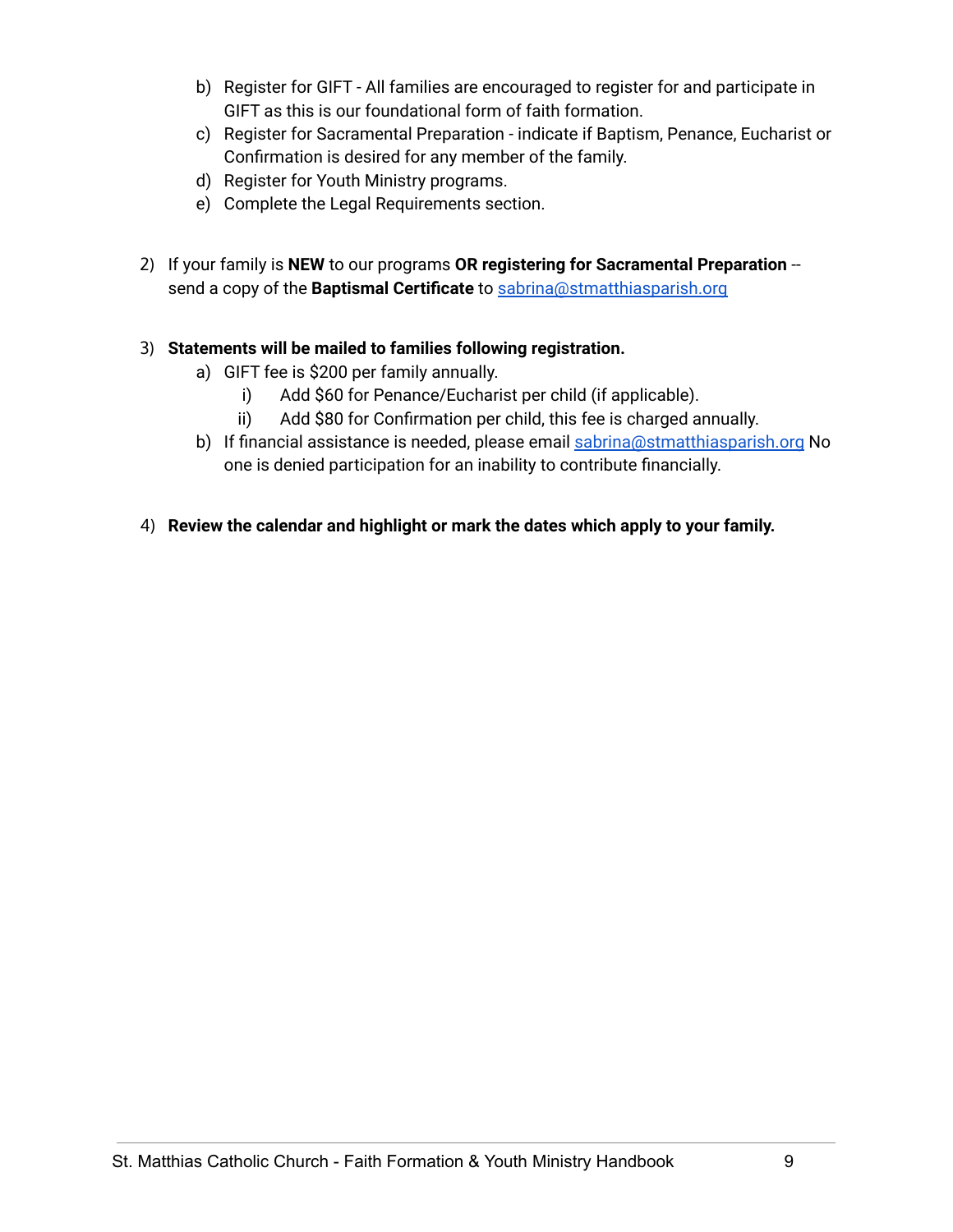## <span id="page-10-0"></span>Program Schedules

#### <span id="page-10-1"></span>GIFT Schedule

We are excited to announce that for the next three years, our GIFT curriculum will focus on the Bible. We'll be using a series called, *Faith Stories* to guide our sessions. Year one (2021-2022) is called *God Calls* and introduces the Creator God and Hebrew Scripture (Old Testament). Year two (2022-2023) is called *Jesus Lives* and presents the gospel story - the life, death and resurrection of Jesus. Year three (2023-2024) is called *Spirit With Us* and illustrates the work of the Spirit with stories from the Acts of the Apostles, the Epistles, and the lives of the saints and modern believers.

Our GIFT gatherings are scheduled for Sunday afternoon at 12:00 pm and will be approximately one hour.

| <b>DATE</b>           | <b>THEME</b>                                                                                              |
|-----------------------|-----------------------------------------------------------------------------------------------------------|
| <b>SEPTEMBER 12th</b> | <b>ONE GOD</b> God calls each of us, inviting us into an ever-deepening<br>relationship of love.          |
| <b>SEPTEMBER 26th</b> | IN THE BEGINNING God is our Creator and we are each made special<br>and unique.                           |
| <b>OCTOBER 10th</b>   | A CHOSEN PEOPLE God invites us into a special relationship. It is up to<br>us to say "yes."               |
| <b>OCTOBER 24TH</b>   | <b>GOD CALLS ABRAHAM AND SARAH</b> We are precious to God.                                                |
| <b>NOVEMBER 7th</b>   | GOD CALLS JOSEPH God will always take care of us.                                                         |
| <b>NOVEMBER 21st</b>  | THE PROMISED LAND We all need a place where we feel we belong.                                            |
| <b>DECEMBER 5th</b>   | <b>GOD CALLS MOSES</b> God has given each of us special gifts.                                            |
| <b>JANUARY 9th</b>    | <b>GOD CALLS RUTH</b> We are gift to each other. It is important to honor<br>that gift with faithfulness. |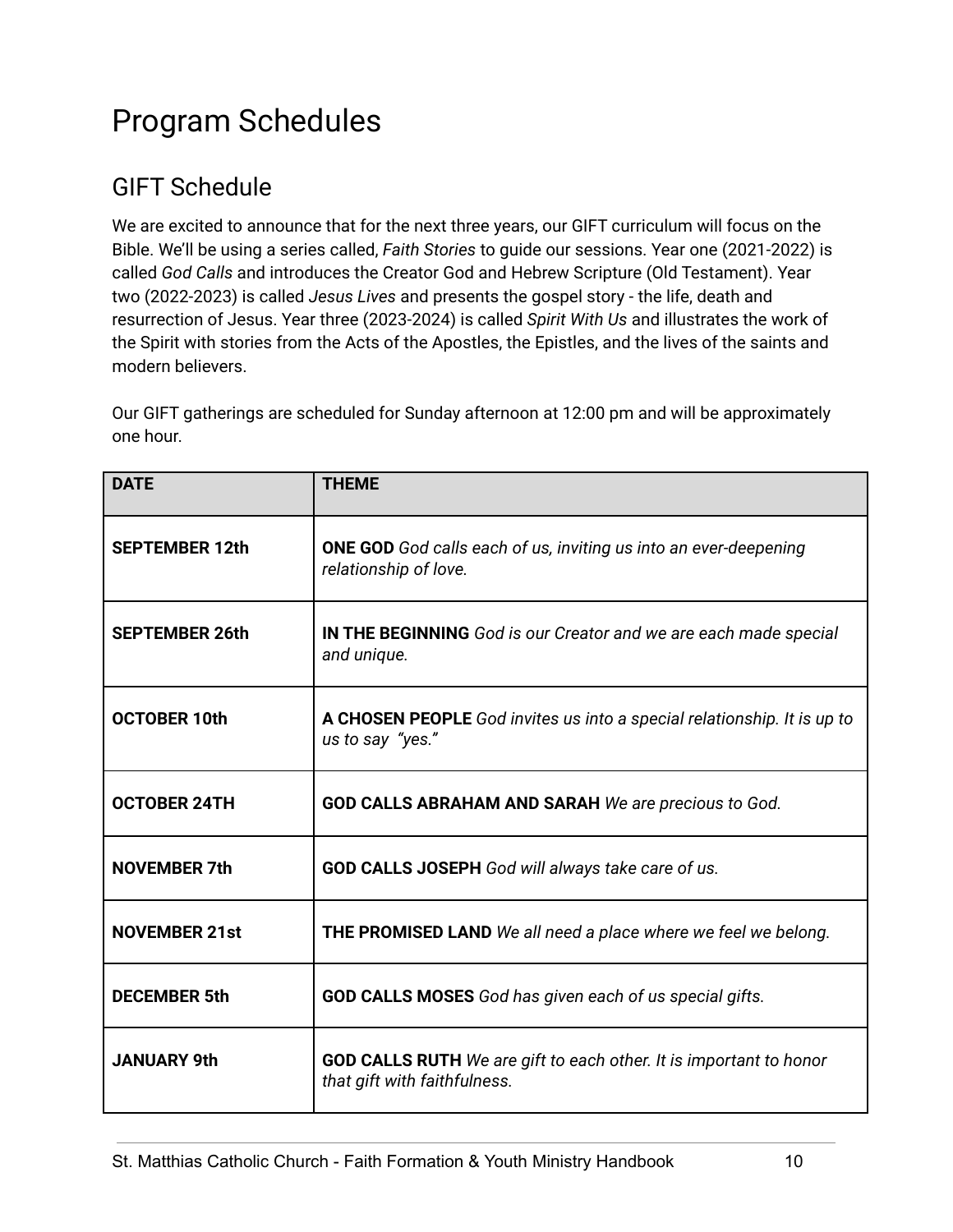| <b>JANUARY 23rd</b>  | <b>KINGS AND QUEENS</b> Greatness has to do with who we are and not just<br>what we do                                          |
|----------------------|---------------------------------------------------------------------------------------------------------------------------------|
| <b>FEBRUARY 13th</b> | <b>GOD CALLS DAVID</b> God sees all our goodness even if others do not.                                                         |
| <b>FEBRUARY 27th</b> | <b>GOD CALLS ESTHER</b> We need God's help to be the person God calls us<br>to be.                                              |
| <b>MARCH 13th</b>    | <b>PROPHETS AND HEROES</b> God needs people to keep the world on the<br>right track.                                            |
| <b>MARCH 27th</b>    | <b>GOD CALLS ELIJAH</b> We need to answer God's call and wait with<br>patience and hope.                                        |
| <b>APRIL 10th</b>    | <b>GOD CALLS DANIEL</b> We need to stay connected to God. Prayer is our<br>way of staying connected.                            |
| <b>APRIL 24th</b>    | <b>THE PROMISED MESSIAH</b> The world needed someone really special to<br>remind it of God's call to live in peace and harmony. |

#### <span id="page-11-0"></span>Adult Faith Formation Schedule

**BIble Study**: **Old Testament Prophets, Part 2** starts Monday, Sept 13th at 10:00 am or 7:00 pm. Contact Deacon Rich [rich@stmatthiasparish.org](mailto:rich@stmatthiasparish.org)

**Breaking Open the Word** - meets Thursdays at 10:30 am via Google Meet. If interested, contact Sabrina [sabrina@stmatthiasparish.org](mailto:sabrina@stmatthiasparish.org)

RCIA - starts Sunday, Sept 12th at 11:00 am. Contact Deacon Rich [rich@stmatthiasparish.org](mailto:rich@stmatthiasparish.org)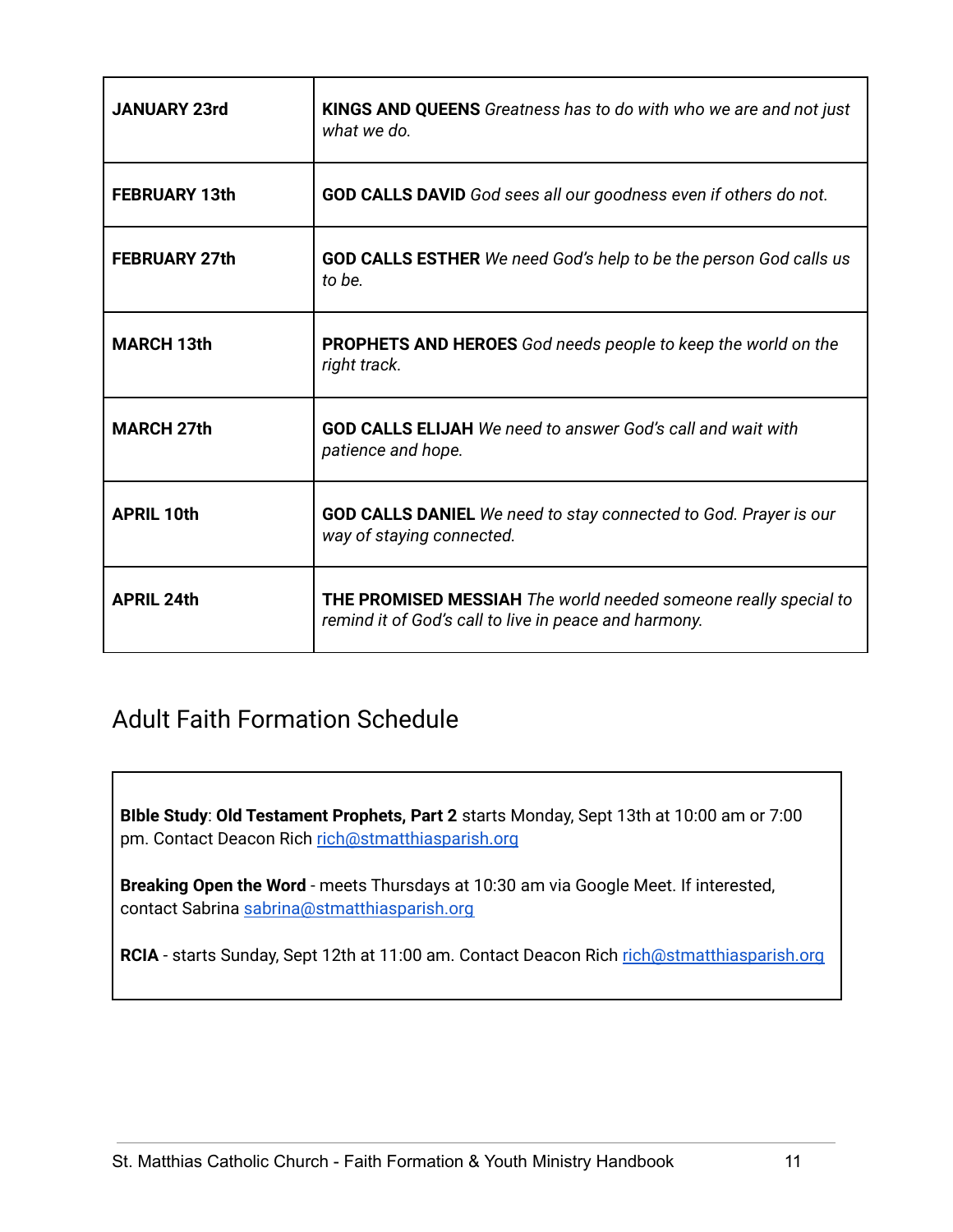#### <span id="page-12-0"></span>Middle School Youth Ministry (MSYM) Schedule

We are excited to announce that our St. Matthias and St. Charles middle school youth will be meeting together. Meetings will be held on Wednesdays from 5:00 pm to 6:00 pm. We will be using a publication by St. Mary's Press, "The Catholic Connections Handbook" to guide our sessions.

| <b>DATE</b>          | <b>THEME</b>                                                                             |
|----------------------|------------------------------------------------------------------------------------------|
| <b>SEPTEMBER 8th</b> | <b>GOD THE FATHER</b> Catholic Connections Handbook (CCH), Ch. 2                         |
| SEPTEMBER 22nd       | FAITH: RESPONDING TO GOD, CCH Ch. 7                                                      |
| <b>OCTOBER 6th</b>   | JESUS CHRIST, TRUE GOD AND TRUE MAN, CCH Ch. 9                                           |
| OCTOBER 20th         | <b>CREATION CCH Ch. 4</b>                                                                |
| <b>NOVEMBER 3rd</b>  | <b>THE HOLY SPIRIT CCH Ch. 15</b>                                                        |
| NOVEMBER 17th        | <b>GRACE AND THE GIFTS OF THE HOLY SPIRIT CCH Ch. 16</b>                                 |
| <b>DECEMBER 1st</b>  | THE BIRTH OF JESUS, CCH Ch. 10                                                           |
| <b>JANUARY 5th</b>   | <b>INTRODUCTION TO LITURGY, CCH Ch. 22</b>                                               |
| Monday, JANUARY 17th | PENINSULA MULTIFAITH COALITION MARTIN LUTHER KING DAY OF<br><b>SERVICE - details TBA</b> |
| <b>JANUARY 19th</b>  | LIVING THE MORAL LIFE, CCH Ch. 32                                                        |
| FEBRUARY 2nd         | <b>HONORING FAMILY, CCH Ch. 35</b>                                                       |
|                      |                                                                                          |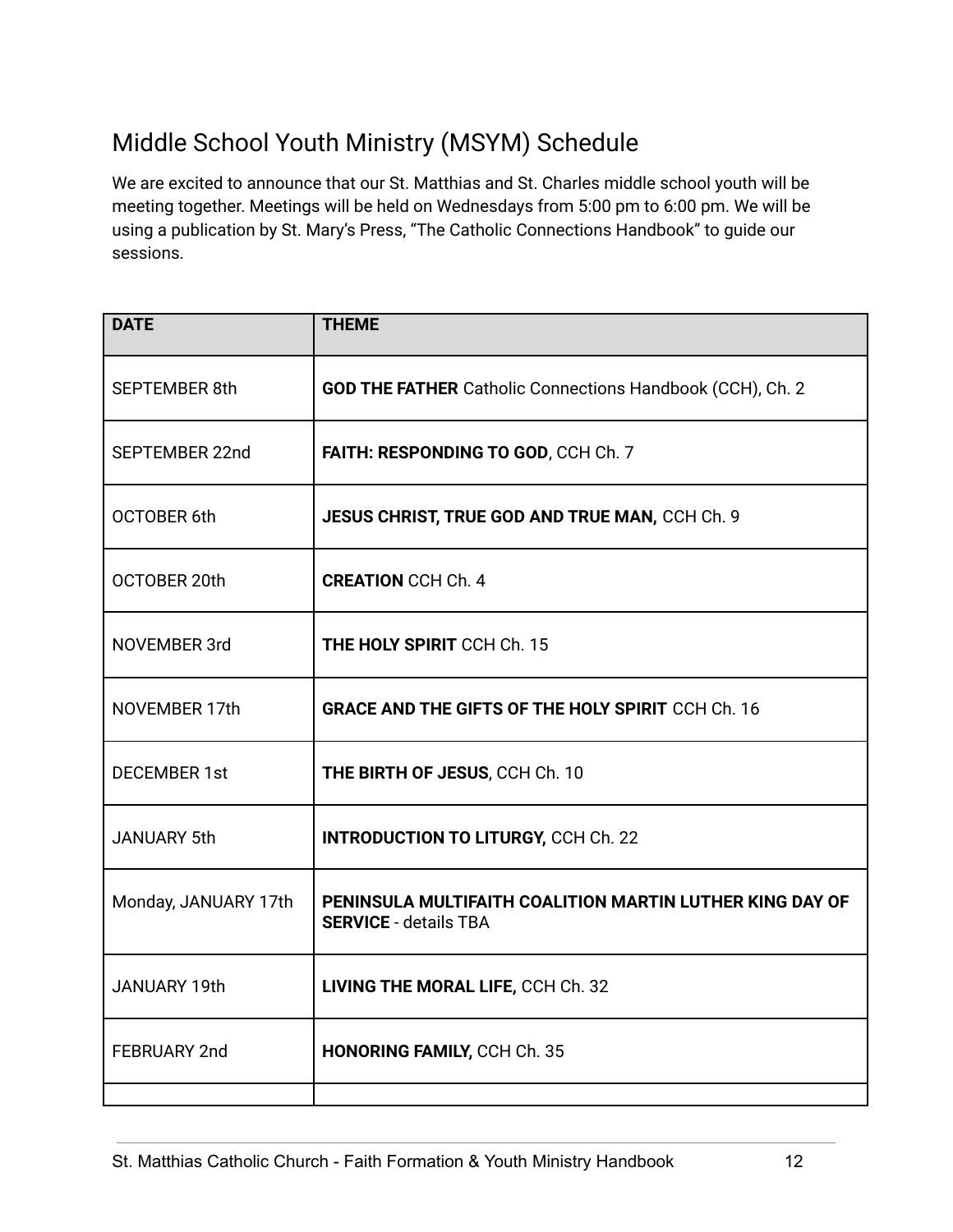| FEBRUARY 16th    | <b>WORKING FOR JUSTICE, CCH Ch. 39</b>              |
|------------------|-----------------------------------------------------|
| <b>MARCH 9th</b> | THE EUCHARIST: THE HEART OF ALL LITURGY, CCH Ch. 24 |
| MARCH 23rd       | THE SACRAMENT OF CONFIRMATION, CCH Ch. 29           |
| <b>APRIL 6th</b> | THE DEATH OF JESUS, CCH Ch. 13                      |
| APRIL 20th       | THE MISSION OF THE CHURCH, CCH Ch. 18               |
| MAY 4th          | PRAYER: CONVERSATIONS WITH GOD, CCH Ch. 40          |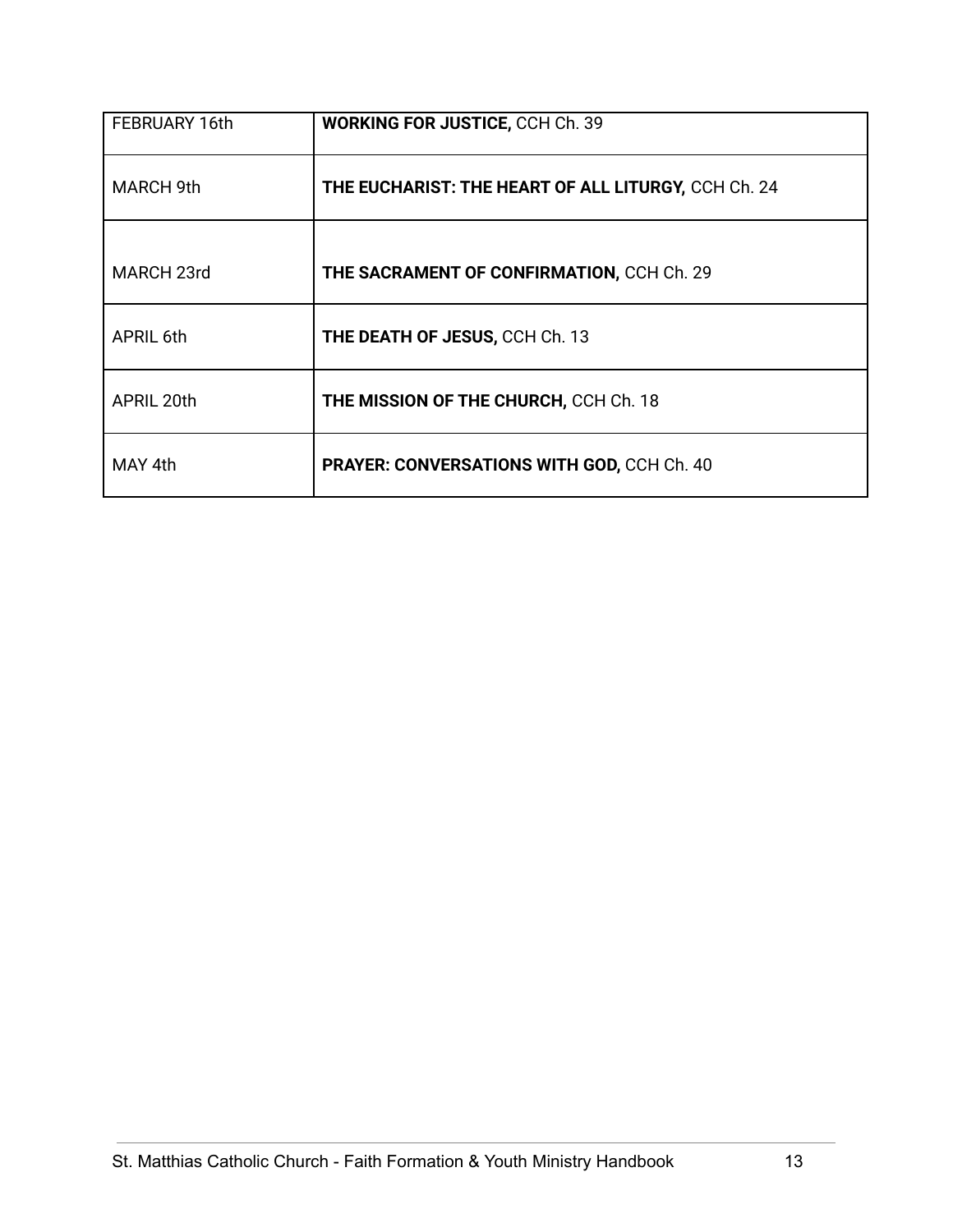### <span id="page-14-0"></span>High School Youth Ministry (HSYM) Schedule

Our high school youth will be meeting on Sunday evenings from 5:00 pm - 6:00 pm at St. Matthias. We will be using a publication by St. Mary's Press, "The Catholic Faith Handbook for Youth" to quide our sessions.

| <b>DATE</b>           | <b>THEME</b>                                                                             |
|-----------------------|------------------------------------------------------------------------------------------|
| AUGUST 29th           | KICK-OFF PICNIC - Stafford Park, Redwood City from 1:00 - 3:00 pm                        |
| <b>SEPTEMBER 19th</b> | ST. MATTHIAS' 60TH ANNIVERSARY CELEBRATION                                               |
| <b>OCTOBER 3rd</b>    | KNOWING GOD: REASON AND REVELATION, Catholic Faith Handbook<br>(CFH), Ch. 2              |
| OCTOBER 17th          | THE PROMISE OF A MESSIAH, CFH Ch. 7                                                      |
| NOVEMBER 14th         | THE HOLY SPIRIT, CFH Ch. 12                                                              |
| DECEMBER 11th         | <b>BREAKFAST WITH SANTA SERVICE OPPORTUNITY - details TBD</b>                            |
| DECEMBER 12th         | JESUS CHRIST: TRUE GOD AND TRUE MAN, CFH Ch. 8                                           |
| <b>JANUARY 2nd</b>    | ORGANIZATION OF THE CATHOLIC CHURCH, CFH Ch. 14                                          |
| <b>JANUARY 17th</b>   | PENINSULA MULTIFAITH COALITION MARTIN LUTHER KING DAY OF<br><b>SERVICE - details TBA</b> |
| JANUARY 30th          | BEING CATHOLIC: THE "CLIFF NOTES VIEW," CFH Ch. 1                                        |
| FEBRUARY 20th         | <b>INTRODUCTION TO CHRISTIAN MORALITY, CFH Ch. 23</b>                                    |
| MARCH 6th             | <b>BAPTISM, CFH Ch. 18</b>                                                               |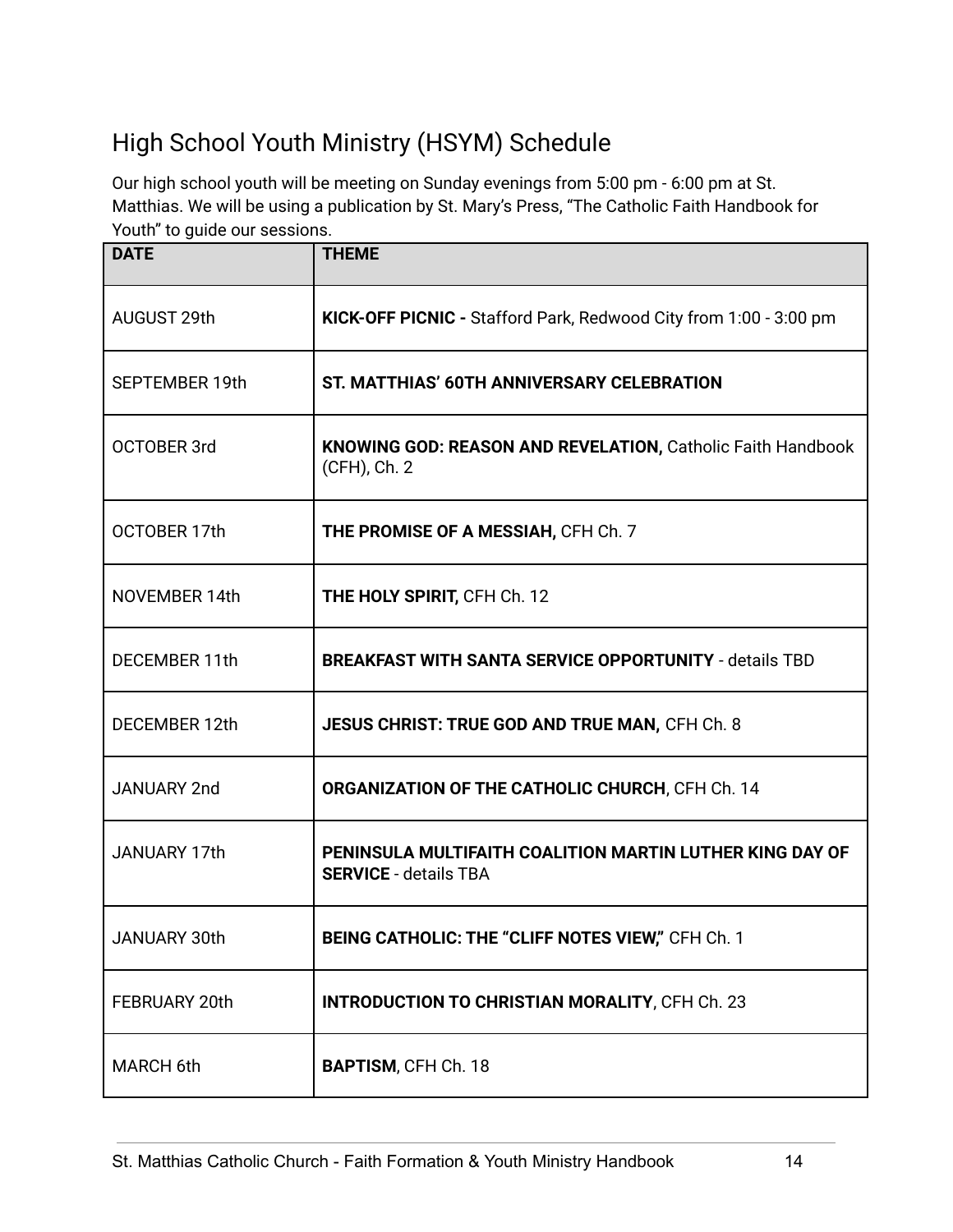| MARCH 20th       | THE EUCHARIST, CFH Ch. 20                          |
|------------------|----------------------------------------------------|
| <b>APRIL 3rd</b> | THE FORMS OF PRAYER, CFH Ch. 34                    |
| APRIL 17th       | <b>EASTER SUNDAY SERVICE PROJECT - details TBD</b> |
| MAY 1st          | <b>THEOLOGICAL REFLECTION ABOUT SERVICE</b>        |